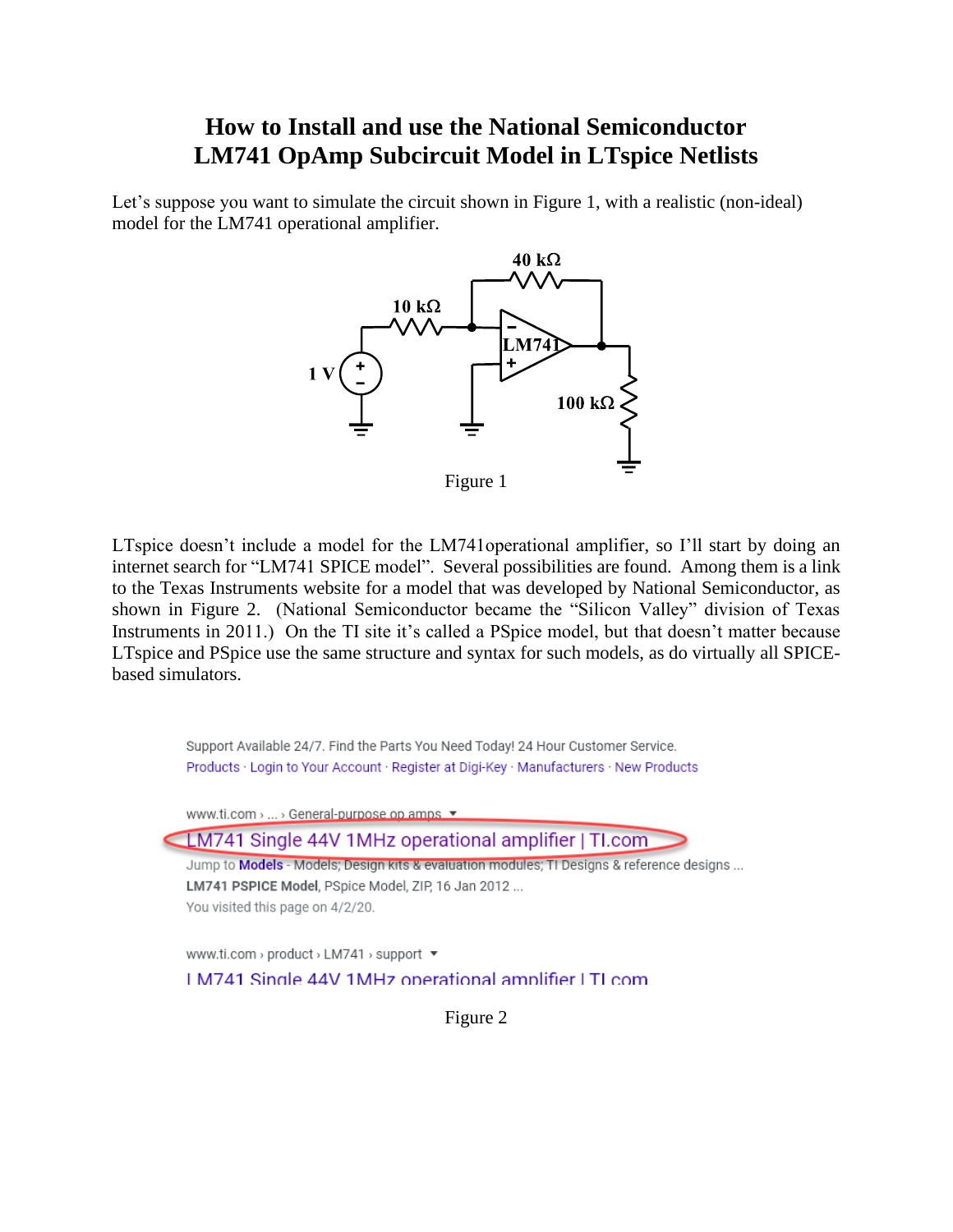Clicking on this link takes you to<http://www.ti.com/product/LM741/toolssoftware> (See Figure 3.), where you can download a compressed file named **snom211.zip** that contains the file we really want – **LM741.MOD** – a SPICE model file.



Design kits & evaluation modules (1) Figure 3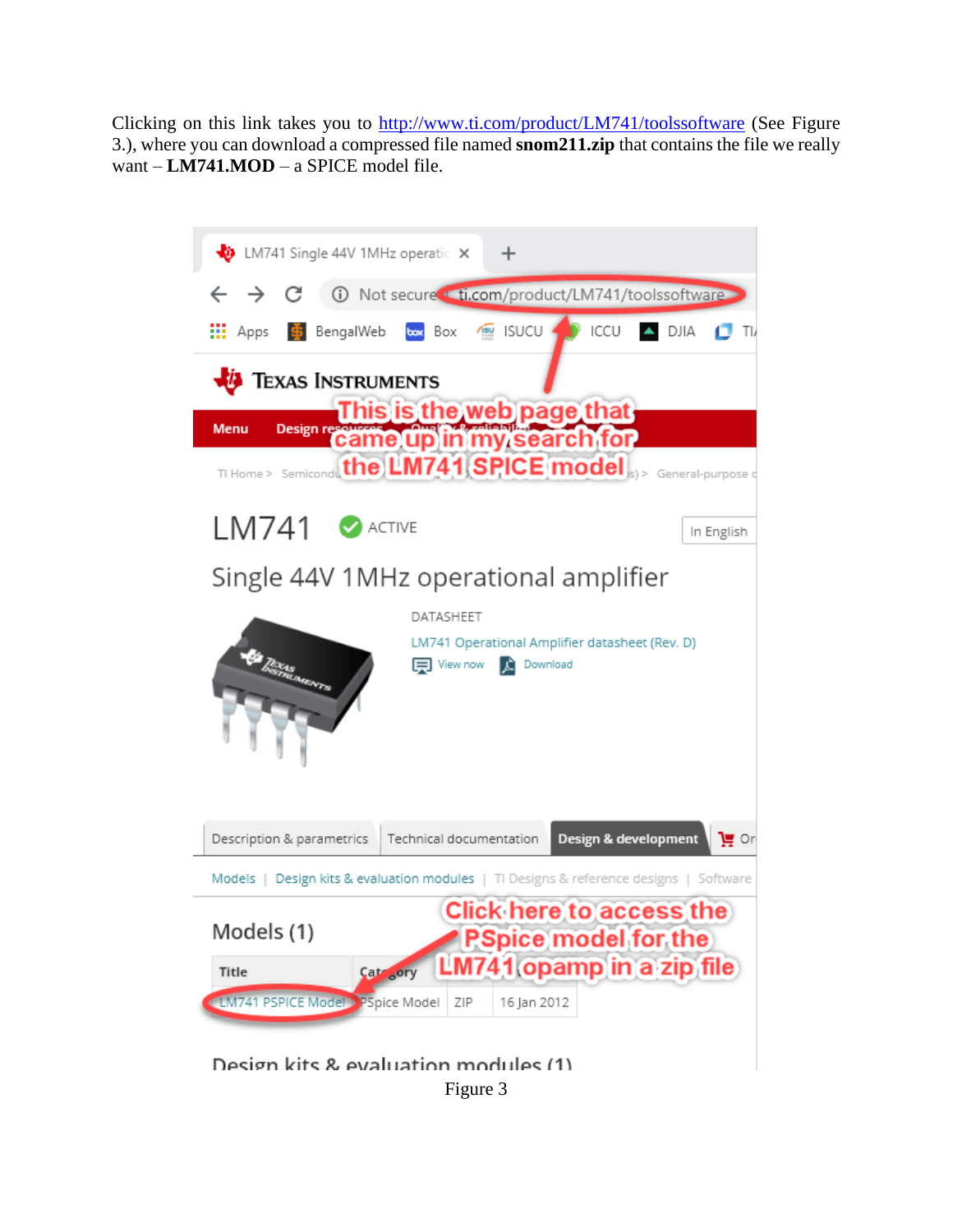Download and extract/unzip the file. Note that once it's unzipped, it's a SPICE model file with extension MOD (See Figure 4.).



Now you can examine its content – it's a text file, so you can use Notepad – and you'll see that the model is defined as a SPICE subcircuit called LM741/NS (See Figure 5.).

y.

7

| *LM741 OPERATIONAL AMPLIFIER MACRO-MODEL                                        |  |    |          |                       |            |  |  |  |
|---------------------------------------------------------------------------------|--|----|----------|-----------------------|------------|--|--|--|
| *                                                                               |  |    |          |                       |            |  |  |  |
| connections:                                                                    |  |    |          | non-inverting input   |            |  |  |  |
| $\star$                                                                         |  |    |          | inverting input       |            |  |  |  |
| $\star$                                                                         |  |    |          | positive power supply |            |  |  |  |
| $\star$                                                                         |  |    |          | negative power supply |            |  |  |  |
| $\star$                                                                         |  |    |          | output                |            |  |  |  |
| *                                                                               |  |    |          |                       |            |  |  |  |
| ÷.                                                                              |  |    |          |                       |            |  |  |  |
| .SUBCKT LM741/NS                                                                |  | 99 | 50       | 28                    |            |  |  |  |
| *Features:                                                                      |  |    |          |                       |            |  |  |  |
| *Improved performance over industry standards<br>tPlug-in renlegement for IN709 |  |    | エ M2 〇 1 |                       | MC1439 748 |  |  |  |
|                                                                                 |  |    | Figure 5 |                       |            |  |  |  |

Since it's a subcircuit description, copy the file **LM741.MOD** to the folder **…\Documents\LTspiceXVII\lib\sub\** on your computer.

Now you've made the LM741 opamp a permanent part of your LTspice component library, and you're ready to create a netlist and do the simulation. First, label everything as you normally would – my labels are shown in Figure 6 – and then write the netlist required for the simulation. Note how I have added two voltage sources so as to bias the opamp properly, but they are not shown connected directly to the device in order to make the diagram neater than might be otherwise expected. The fact that the node numbers for the bias sources and the terminal connections on the opamp itself are the same means that LTspice will interpret them as being physically connected together.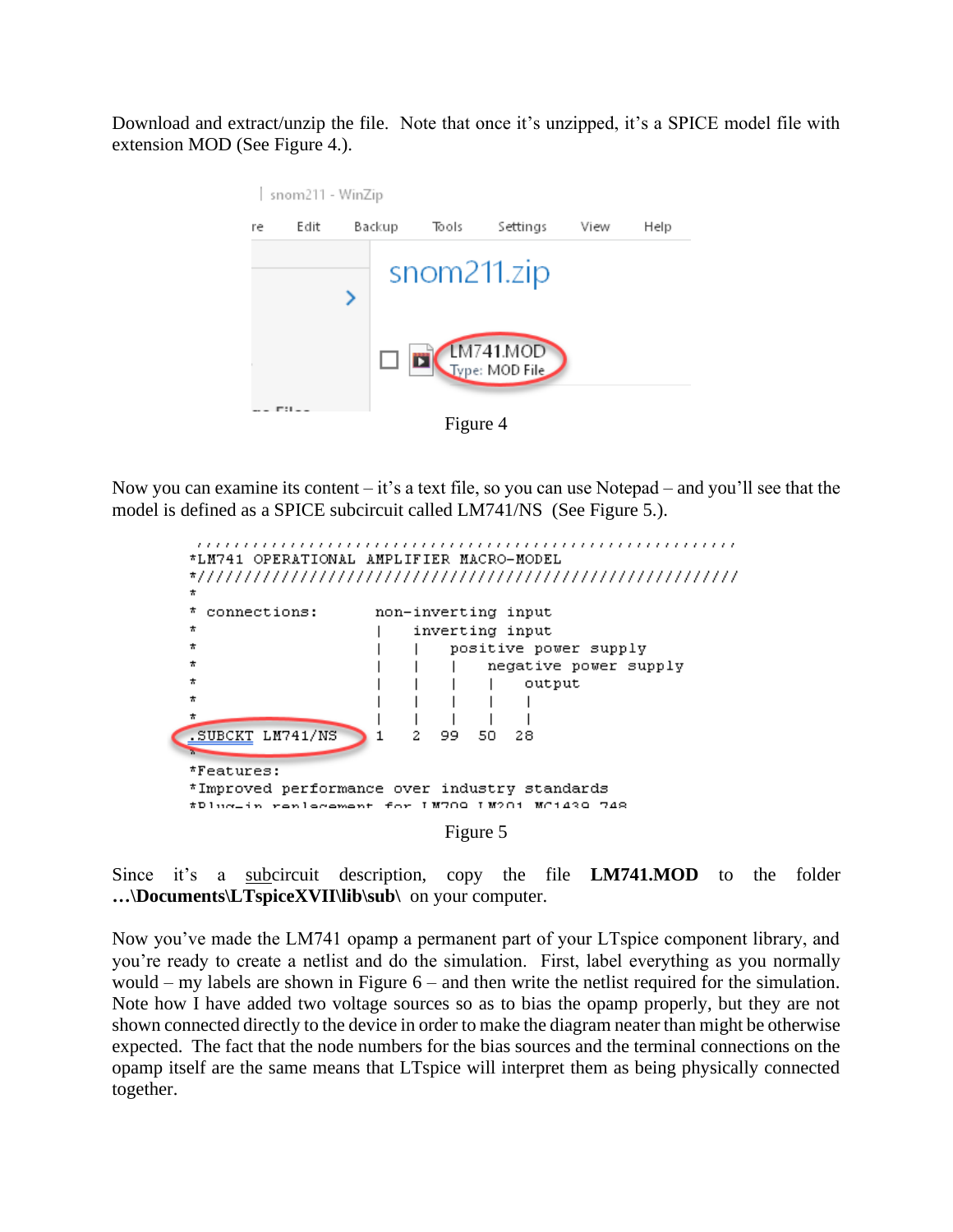

Figure 6

My netlist is shown in Figure 7.

|                                                |                   | .include LM741.MOD |                               |             |   | * Q:\LTspice\My Stuff\LM741 OpAmp Inverter.cir |  |
|------------------------------------------------|-------------------|--------------------|-------------------------------|-------------|---|------------------------------------------------|--|
| V+<br>$V -$                                    | 4                 | 0<br>0             | DC<br>DC                      | 15<br>$-15$ |   |                                                |  |
| X1<br>Vin<br>Rf<br>Rin<br>RL<br>$.$ op<br>.end | $\mathbf{0}$<br>3 | 0<br>3<br>0        | 4<br>DC<br>40k<br>10k<br>100k | 5.          | 3 | LM741/NS                                       |  |

Figure 7

Note:

- 1. Inclusion of the ".include LM741.MOD" directive to tell LTspice where to look for the LM741 subcircuit model, and
- 2. The opamp requires five node connections, as shown in Figure 8.

```
*LM741 OPERATIONAL AMPLIFIER MACRO-MODEL
\starconnections:
                    non-inverting input
                        inverting input
\star\starpositive power supply
                        \mathbf{I}\starnegative power supply
                            \mathbf{I}\staroutput
                                \overline{1}\star\overline{1}\mathsf{I}\star\mathbf{I}\mathbf{I}\mathsf{I}\mathbf{I}.SUBCKT LM741/NS
                           99
                               50
                                   28
                        2
                    1
*Features:
*Improved performance over industry standards
*Dlug-in renlegement for IN700 IN201 NC1430 748
```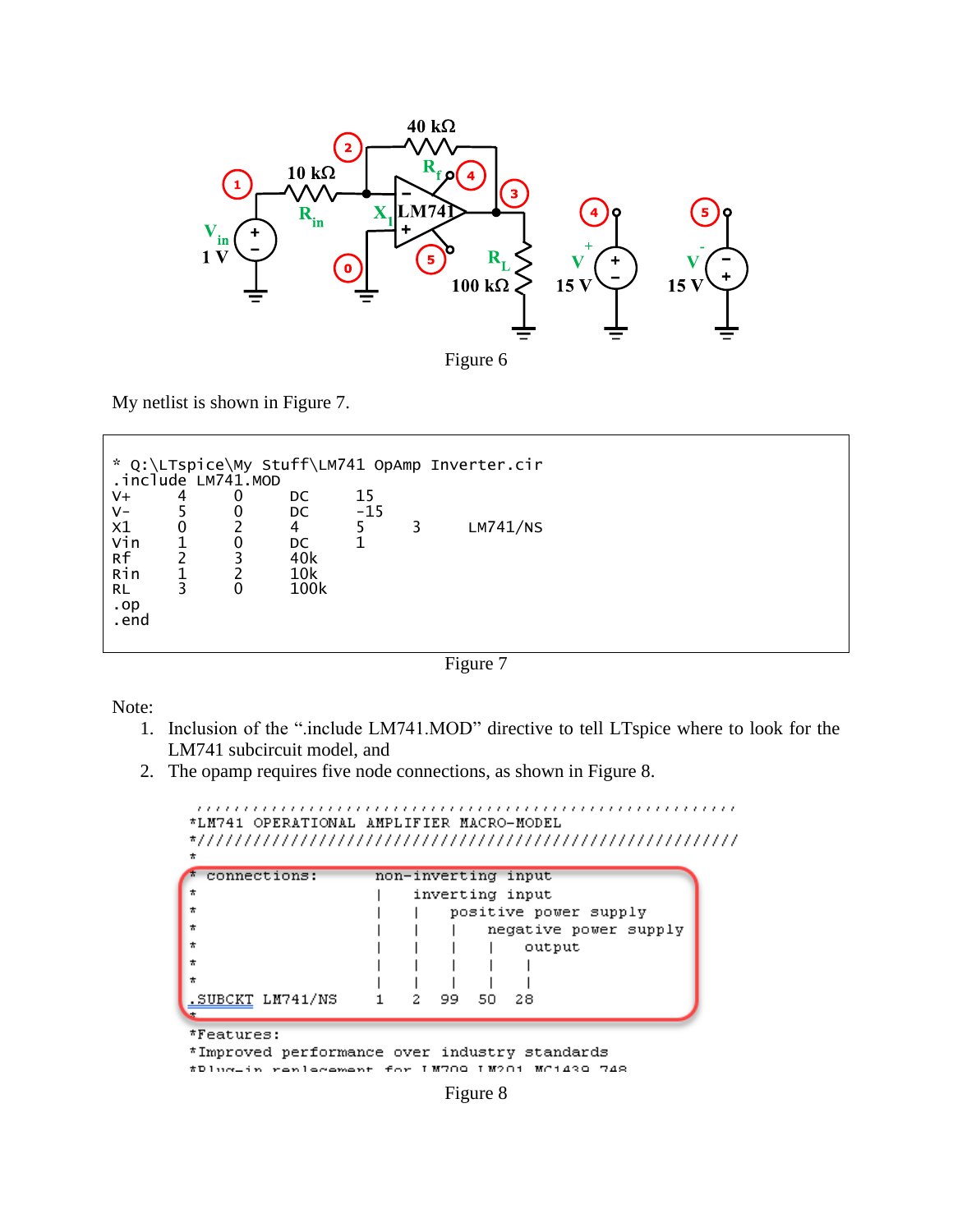The corresponding output is shown in Figure 9.

| --- Operating Point ---                                                                                                                                                                                  |                                                                                                                                                                                                                     |                                                                                                                                                                                                                                                           |  |  |  |  |
|----------------------------------------------------------------------------------------------------------------------------------------------------------------------------------------------------------|---------------------------------------------------------------------------------------------------------------------------------------------------------------------------------------------------------------------|-----------------------------------------------------------------------------------------------------------------------------------------------------------------------------------------------------------------------------------------------------------|--|--|--|--|
| $V(4)$ :<br>$V(5)$ :<br>$V(2)$ :<br>$V(3)$ :<br>$V(1)$ :<br>$I(R]$ :<br>I(Rin):<br>$I(Rf)$ :<br>$I(Vin)$ :<br>$I(V-):$<br>$I(V+)$ :<br>IX(1:1):<br>$IX(1:2)$ :<br>$IX(1:99)$ :<br>IX(1:50):<br>IX(1:28): | 15<br>$-15$<br>0.00102008<br>$-3.99082$<br>1<br>$-3.99082e-05$<br>9.9898e-05<br>9.97961e-05<br>$-9.9898e-05$<br>0.00179686<br>$-0.001657$<br>5.77868e-08<br>1.01929e-07<br>0.001657<br>$-0.00179686$<br>0.000139704 | voltage<br>voltage<br>voltage<br>voltage<br>voltage<br>device_current<br>device_current<br>device current<br>device current<br>device_current<br>device current<br>subckt_current<br>subckt_current<br>subckt_current<br>subckt_current<br>subckt current |  |  |  |  |
|                                                                                                                                                                                                          |                                                                                                                                                                                                                     |                                                                                                                                                                                                                                                           |  |  |  |  |



As mentioned earlier, now that you have the LM741 model installed, you'll have it available to use in other simulations at any time in the future.

This method of installation will work for virtually any device model you may download (or develop yourself). Most manufacturers have such models available for download from their website.

FYI, the complete content of the LM741.MOD file is shown in Figure 10.

You might also find the LT-wiki *[Components Library and Circuits](http://ltwiki.org/?title=Components_Library_and_Circuits)* useful for other applications.

```
*//////////////////////////////////////////////////////////////////////
* (C) National Semiconductor, Inc.
* Models developed and under copyright by:
* National Semiconductor, Inc. 
*/////////////////////////////////////////////////////////////////////
* Legal Notice: This material is intended for free software support.
* The file may be copied, and distributed; however, reselling the 
* material is illegal
*////////////////////////////////////////////////////////////////////
* For ordering or technical information on these models, contact:
* National Semiconductor's Customer Response Center
                7:00 A.M.--7:00 P.M. U.S. Central Time
                                (800) 272-9959
* For Applications support, contact the Internet address:
  amps-apps@galaxy.nsc.com
```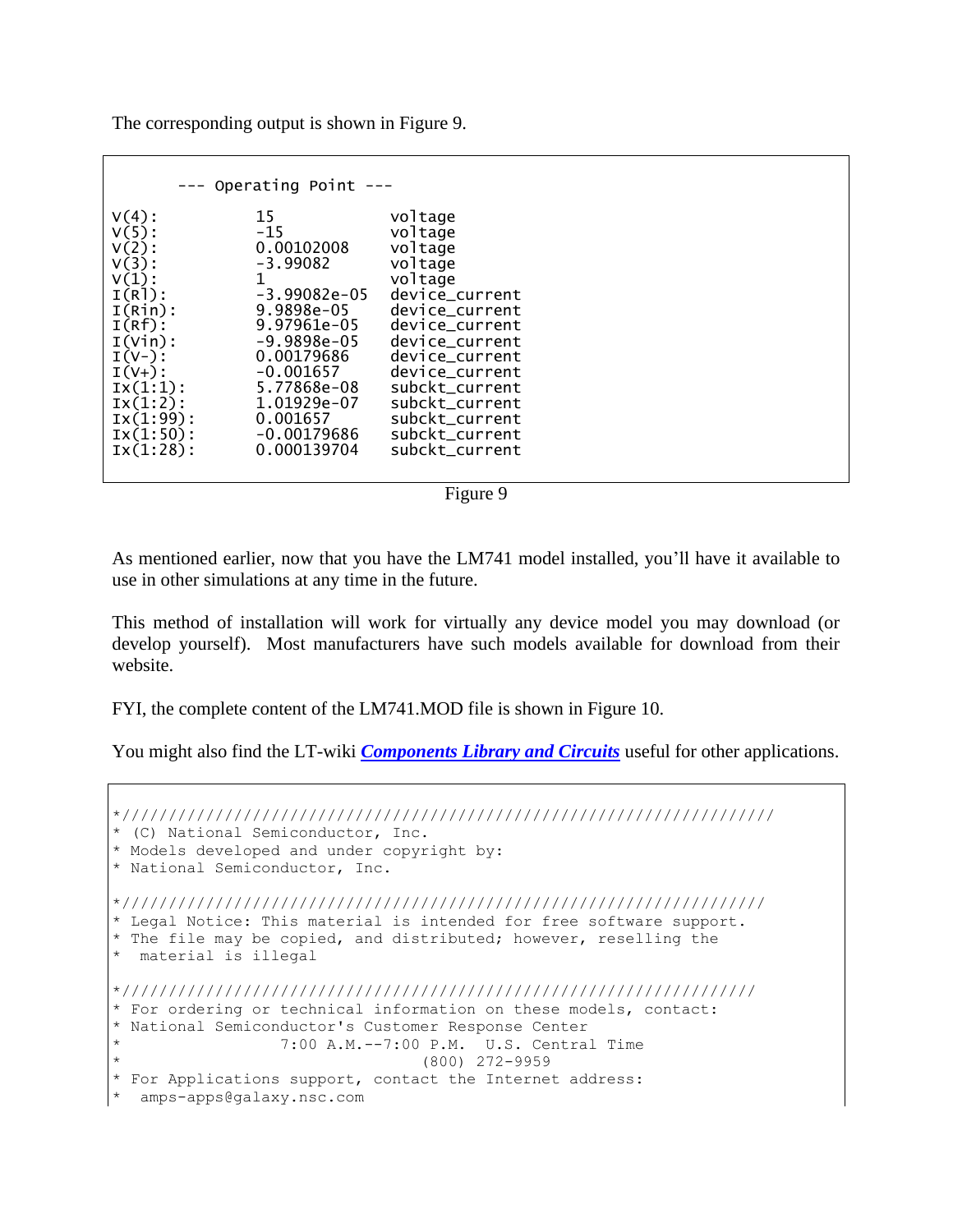```
*//////////////////////////////////////////////////////////
*LM741 OPERATIONAL AMPLIFIER MACRO-MODEL
*//////////////////////////////////////////////////////////
*
* connections: non-inverting input
                    | inverting input
                    | | positive power supply
                    | | | negative power supply
                    | | | | output
                    \mathbf{I} = \mathbf{I} + \mathbf{I} + \mathbf{I} + \mathbf{I}* | | | | |
.SUBCKT LM741/NS 1 2 99 50 28
*
*Features:
*Improved performance over industry standards
*Plug-in replacement for LM709,LM201,MC1439,748
*Input and output overload protection
*
****************INPUT STAGE**************
*
IOS 2 1 20N
*^Input offset current
R1 1 3 250K
R2 3 2 250K
I1 4 50 100U
R3 5 99 517
R4 6 99 517
Q1 5 2 4 QX
Q2 6 7 4 QX
*Fp2=2.55 MHz
C4 5 6 60.3614P
*
***********COMMON MODE EFFECT***********
*
I2 99 50 1.6MA
*^Quiescent supply current
EOS 7 1 POLY(1) 16 49 1E-3 1
*Input offset voltage.^
R8 99 49 40K
R9 49 50 40K
*
*********OUTPUT VOLTAGE LIMITING********
V2 99 8 1.63
D1 9 8 DX
D2 10 9 DX
V3 10 50 1.63
*
*************SECOND STAGE**************
*
EH 99 98 99 49 1
G1 98 9 5 6 2.1E-3
*Fp1=5 Hz
R5 98 9 95.493MEG
C3 98 9 333.33P
*
**************POLE STAGE***************
```